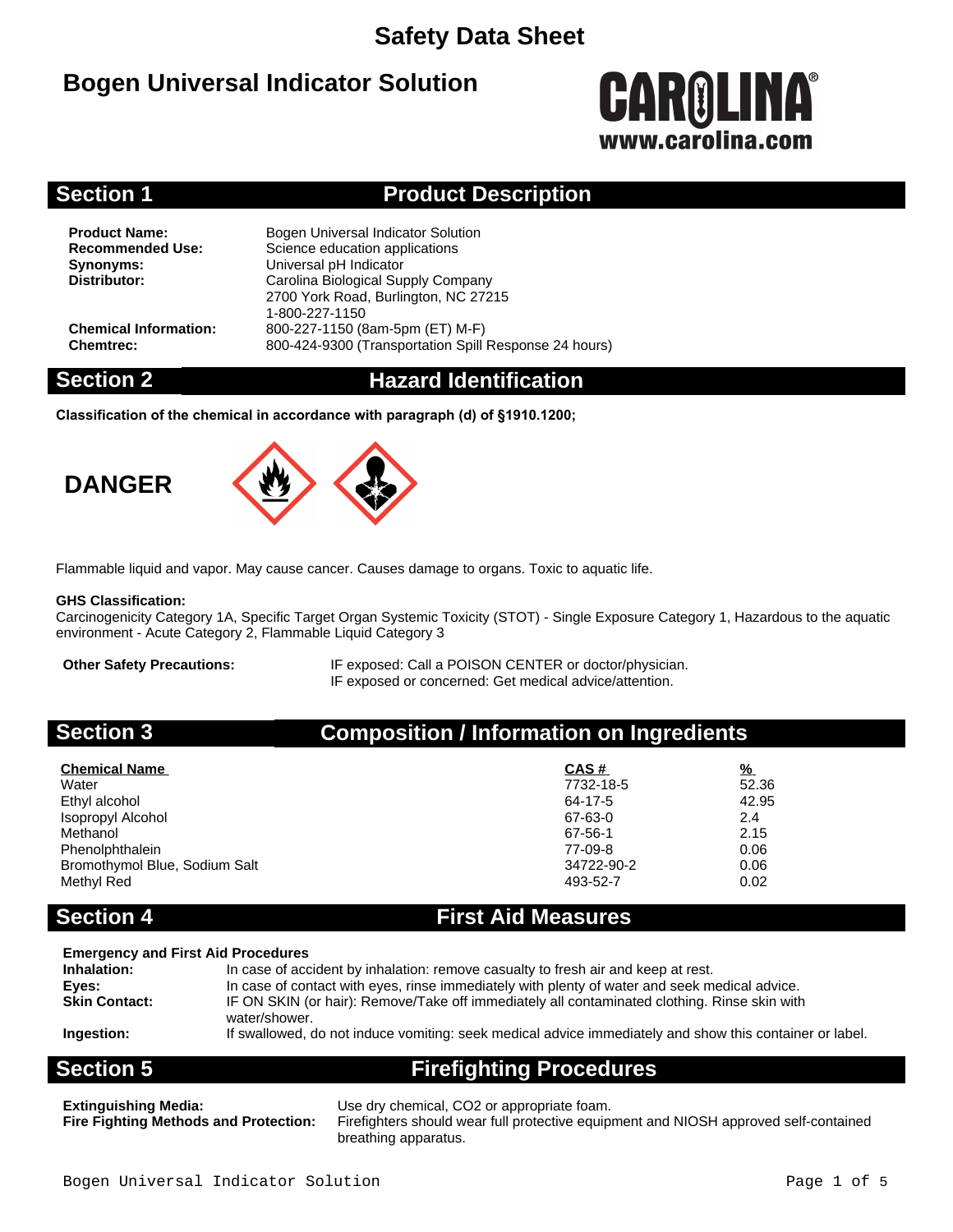| Fire and/or Explosion Hazards:<br><b>Hazardous Combustion Products:</b> | Vapors may travel back to ignition source. Closed Containers exposed to heat may<br>explode.<br>Carbon dioxide, Carbon monoxide                                                                                                                                                                                                                                                                                                                                                                                                                                                                                                                                                                                                                                                                                                                          |
|-------------------------------------------------------------------------|----------------------------------------------------------------------------------------------------------------------------------------------------------------------------------------------------------------------------------------------------------------------------------------------------------------------------------------------------------------------------------------------------------------------------------------------------------------------------------------------------------------------------------------------------------------------------------------------------------------------------------------------------------------------------------------------------------------------------------------------------------------------------------------------------------------------------------------------------------|
| <b>Section 6</b>                                                        | <b>Spill or Leak Procedures</b>                                                                                                                                                                                                                                                                                                                                                                                                                                                                                                                                                                                                                                                                                                                                                                                                                          |
| <b>Steps to Take in Case Material Is</b><br><b>Released or Spilled:</b> | No health affects expected from the clean-up of this material if contact can be avoided.<br>Follow personal protective equipment recommendations found in Section 8 of this (M)SDS<br>Ventilate the contaminated area. Evaporation of volatile substances can lead to the<br>displacement of air creating an environment that can cause asphyxiation. Isolate area. Keep<br>unnecessary personnel away.<br>Prevent the spread of any spill to minimize harm to human health and the environment if safe<br>to do so. Wear complete and proper personal protective equipment following the<br>recommendation of Section 8 at a minimum. Dike with suitable absorbent material like<br>granulated clay. Gather and store in a sealed container pending a waste disposal evaluation.                                                                        |
| <b>Section 7</b>                                                        | <b>Handling and Storage</b>                                                                                                                                                                                                                                                                                                                                                                                                                                                                                                                                                                                                                                                                                                                                                                                                                              |
| Handling:<br>$C$ torogo:                                                | Obtain special instructions before use. Do not handle until all safety precautions have been read and understood.<br>Keep away from heat/sparks/open flames/hot surfaces. - No smoking. Keep container tightly closed.<br>Ground/bond container and receiving equipment. Use explosion-proof electrical/ventilating/lighting//<br>equipment. Use only non-sparking tools. Take precautionary measures against static discharge. Do not breathe<br>dust/fume/gas/mist/vapors/spray. Wash thoroughly after handling. Do no eat, drink or smoke when using this<br>product. Avoid release to the environment. Wear protective gloves/protective clothing/eye protection/face<br>protection. Use personal protective equipment as required.<br>Keep container tightly closed. Stere in a well ventilated place. Keep cool. Stere lecked up. Suitable for any |

### **Storage:** Keep container tightly closed. Store in a well-ventilated place. Keep cool. Store locked up. Suitable for any general chemical storage.

### **Storage Code:** Red - Flammables. Store in approved flammable containers. Store away from oxidizing materials.

# **Section 8 Protection Information**

|                               | <b>ACGIH</b> |               | <b>OSHA PEL</b>  |        |  |
|-------------------------------|--------------|---------------|------------------|--------|--|
| <b>Chemical Name</b>          | <u>(TWA)</u> | (STEL)        | (TWA)            | (STEL) |  |
| Ethyl alcohol                 | N/A          | 1000 ppm STEL | 1000 ppm $TWA$ : | N/A    |  |
|                               |              |               | 1900 mg/m3 TWA   |        |  |
| Isopropyl Alcohol             | 200 ppm TWA  | 400 ppm STEL  | 400 ppm TWA; 980 | N/A    |  |
|                               |              |               | mg/m3 TWA        |        |  |
| Methanol                      | 200 ppm TWA  | 250 ppm STEL  | 200 ppm TWA; 260 | N/A    |  |
|                               |              |               | mg/m3 TWA        |        |  |
| Phenolphthalein               | N/A          | N/A           | N/A              | N/A    |  |
| Bromothymol Blue, Sodium Salt | N/A          | N/A           | N/A              | N/A    |  |

# **Control Parameters**

**Personal Protective Equipment (PPE):** Lab coat, apron, eye wash, safety shower. **Respiratory Protection:**

**Engineering Measures:** Local exhaust ventilation or other engineering controls are normally required when handling or using this product to avoid overexposure.

None required where adequate ventilation is provided. If airborne concentrations are above the applicable exposure limits, use NIOSH/MSHA approved respiratory protection. **Eye Protection:** Wear chemical splash goggles when handling this product. Have an eye wash station available.

**Skin Protection:** Avoid skin contact by wearing chemically resistant gloves, an apron and other protective equipment depending upon conditions of use. Inspect gloves for chemical break-through and replace at regular intervals. Clean protective equipment regularly. Wash hands and other exposed areas with mild soap and water before eating, drinking, and when leaving work.<br>Nitrile

**Gloves:** 

**Formula:** See Section 3 **Vapor Pressure:** No data available **Odor:** Moderate Alcohol Odor **Odor Threshold:** No data available **Solubility in Water:** Soluble **Solubility in Water:** Soluble

## **Section 9 Physical Data**

**Molecular Weight:** No data available **Evaporation Rate (BuAc=1):** No data available **Appearance:** Colorless Dark Red Liquid **Example 8 Vapor Density (Air=1):** No data available **Vapor Density (Air=1):** No data available<br>Specific Gravity: < 1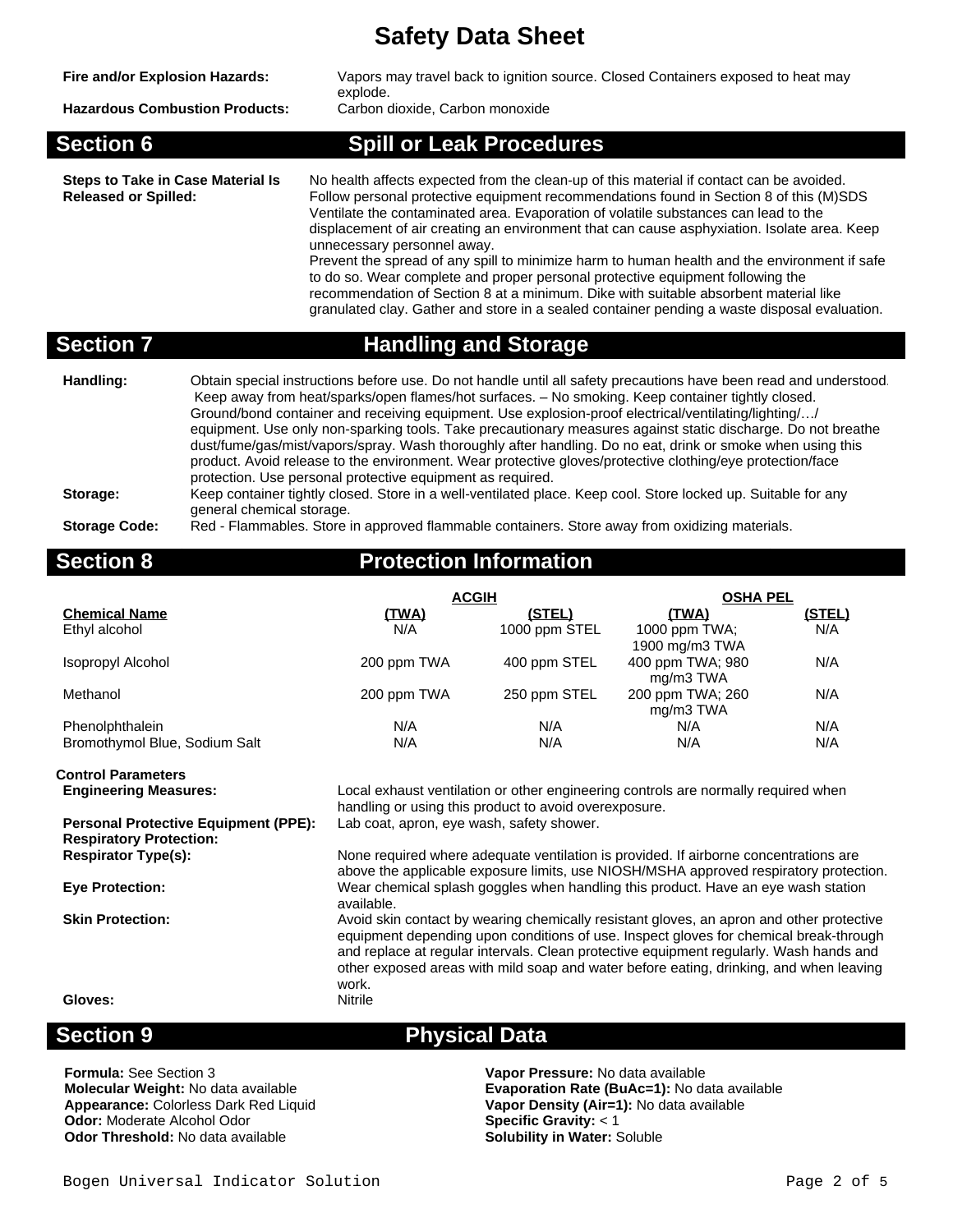**pH:** No data available **Log Pow (calculated):** No data available **Flammable Limits in Air:** Ethanol: 3.3 - 19%

**Melting Point:** Estimated -32 C -114 C **Autoignition Temperature:** No data available<br> **Boiling Point:** Estimated 81 C 79 C **Autoignition Temperature: No data availal Boiling Point:** Estimated 81 C 79 C<br> **Boiling Point:** Estimated 24 C<br> **Plash Point:** Estimated 24 C<br> **Plash Point:** Estimated 24 C **Viscosity: No data available<br><b>Percent Volatile by Volume:** 47.5%

**Section 10 Reactivity Data** 

5045 mg/kg Oral LD50 Mouse 3600 mg/kg

7300 mg/kg

| <b>Reactivity:</b><br><b>Chemical Stability:</b><br><b>Conditions to Avoid:</b> | Not generally reactive under normal conditions.<br>Stable under normal conditions.<br>Temperatures above flash point in combination with sparks, open flames, or other |
|---------------------------------------------------------------------------------|------------------------------------------------------------------------------------------------------------------------------------------------------------------------|
| <b>Incompatible Materials:</b>                                                  | sources of ignition.<br>Water-reactive materials, Strong oxidizing agents, Acids, Strong reducing agents,<br>Magnesium                                                 |
| <b>Hazardous Polymerization:</b>                                                | Will not occur                                                                                                                                                         |

## **Section 11 Toxicity Data**

**Routes of Entry** Inhaltion and skin contact. **Symptoms (Acute):** Dizziness, Depressed Activity, Eye disorders, Central Nervous System Depression **Delayed Effects: Acute Toxicity: Chemical Name CAS Number Oral LD50 Dermal LD50 Inhalation LC50** Water 7732-18-5 Oral LD50 Rat 90000 mg/kg 67-63-0 **Oral LD50 Rat** 

| <b>Isopropyl Alcohol</b> |  |
|--------------------------|--|
|--------------------------|--|

Methanol **67-56-1** Oral LD50 Mouse

Phenolphthalein 77-09-8 Bromothymol Blue, Sodium Salt 34722-90-2

| Carcinogenicity:              |                   |             |            |             |
|-------------------------------|-------------------|-------------|------------|-------------|
| <b>Chemical Name</b>          | <b>CAS Number</b> | <b>IARC</b> | <b>NTP</b> | <b>OSHA</b> |
| Ethyl alcohol                 | 64-17-5           | Listed      | Listed     | Listed      |
| Isopropyl Alcohol             | 67-63-0           | Listed      | Not listed | Not listed  |
| Methanol                      | 67-56-1           | Not listed  | Not listed | Not listed  |
| Phenolphthalein               | 77-09-8           | Listed      | Listed     | Listed      |
| Bromothymol Blue, Sodium Salt | 34722-90-2        | Not listed  | Not listed | Not listed  |

| <b>Chronic Effects:</b>      |                                                     |
|------------------------------|-----------------------------------------------------|
| <b>Mutagenicity:</b>         | No evidence of a mutagenic effect.                  |
| Teratogenicity:              | No evidence of a teratogenic effect (birth defect). |
| Sensitization:               | No evidence of a sensitization effect.              |
| <b>Reproductive:</b>         | No evidence of negative reproductive effects.       |
| <b>Target Organ Effects:</b> |                                                     |
| Acute:                       | Eyes                                                |
| <b>Chronic:</b>              | Eyes                                                |

## **Section 12 Ecological Data**

| Overview:               | This material is not expected to be harmful to the ecology.                                    |
|-------------------------|------------------------------------------------------------------------------------------------|
| Mobility:               | This material is expected to have high mobility in soil. It absorbs weakly to most soil types. |
| Persistence:            | Biodegradation, Evaporation into atmosphere                                                    |
| <b>Bioaccumulation:</b> | Bioconcentration is not expected to occur.                                                     |
| Degradability:          | Biodegrades at a moderate rate.                                                                |
| Other Adverse Effects:  | No data                                                                                        |
|                         |                                                                                                |

**Chemical Name CAS Number Eco Toxicity**

INHALATION LC50 Rat 16000

INHALATION LC50 Rat 64000

ppm

ppm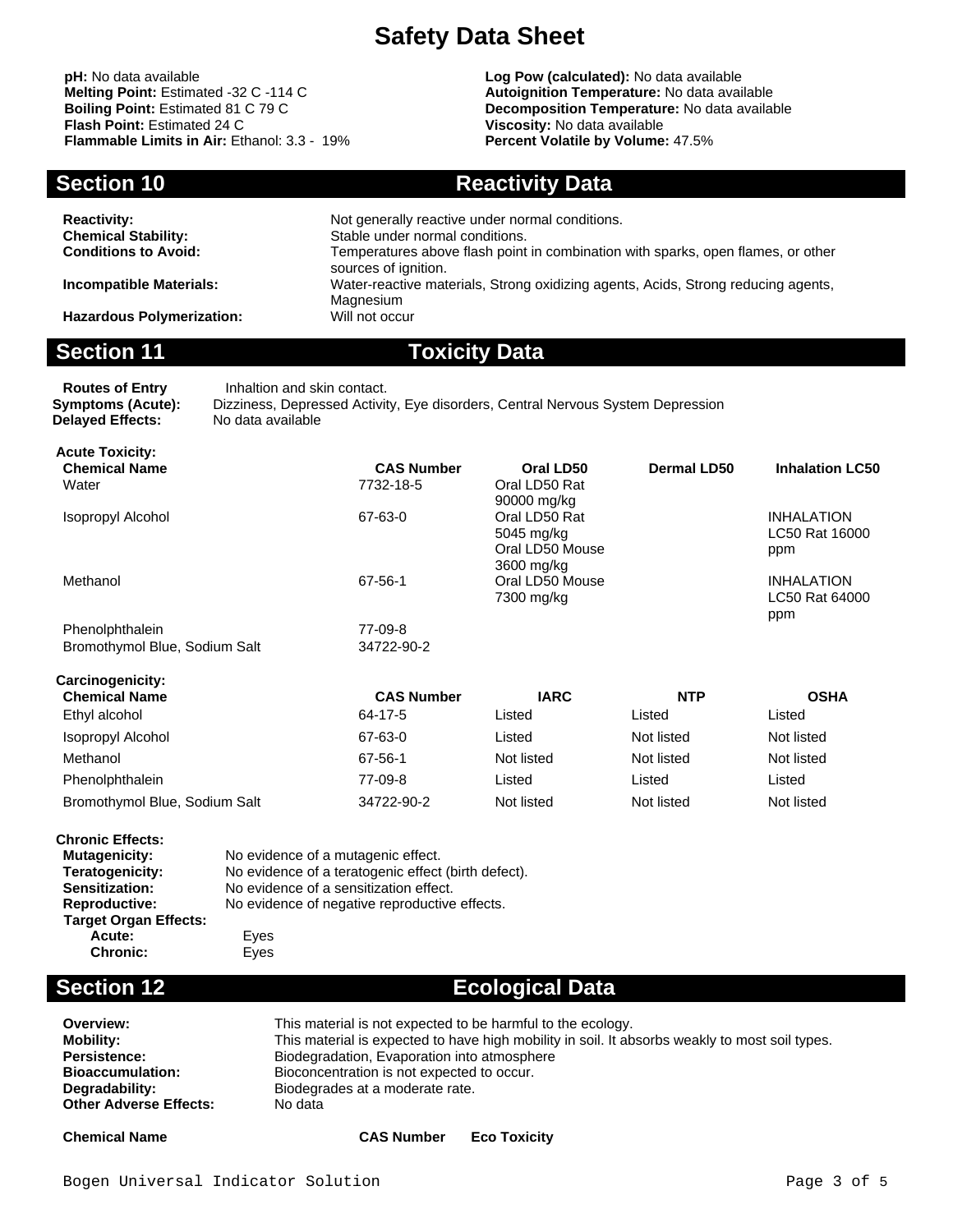| Water                         | 7732-18-5  | No data available                                  |
|-------------------------------|------------|----------------------------------------------------|
| Ethyl alcohol                 | 64-17-5    | 96 HR LC50 PIMEPHALES PROMELAS > 100 MG/L [STATIC] |
|                               |            | 48 HR EC50 DAPHNIA MAGNA 2 MG/L [STATIC]           |
|                               |            | 24 HR EC50 DAPHNIA MAGNA 10800 MG/L                |
|                               |            | 48 HR LC50 DAPHNIA MAGNA 9268 - 14221 MG/L         |
| Isopropyl Alcohol             | 67-63-0    | 96 HR LC50 LEPOMIS MACROCHIRUS > 1400000 µG/L      |
|                               |            | 96 HR LC50 PIMEPHALES PROMELAS 11130 MG/L [STATIC] |
|                               |            | 48 HR EC50 DAPHNIA MAGNA 13299 MG/L                |
|                               |            | 72 HR EC50 DESMODESMUS SUBSPICATUS > 1000 MG/L     |
|                               |            | 96 HR EC50 DESMODESMUS SUBSPICATUS > 1000 MG/L     |
| Methanol                      | 67-56-1    | 96 HR LC50 PIMEPHALES PROMELAS > 100 MG/L [STATIC] |
| Phenolphthalein               | 77-09-8    |                                                    |
| Bromothymol Blue, Sodium Salt | 34722-90-2 | No data available                                  |

**Section 13 Disposal Information**

Disposal Methods: Dispose in accordance with all applicable Federal, State and Local regulations. Always contact a permitted waste disposer (TSD) to assure compliance. **Waste Disposal Code(s):** If discarded, this product is considered a RCRA ignitable waste, D001.

**Section 14 Transport Information**

**Ground - DOT Proper Shipping Name: Air - IATA Proper Shipping Name:** UN 1170 ETHANOL SOLUTIONS Class 3 P.G. II

UN 1170 ETHANOL SOLUTIONS Class 3 P.G. II

# **Section 15 Regulatory Information**

**TSCA Status:** All components in this product are on the TSCA Inventory.

| <b>Chemical Name</b>          | <b>CAS</b><br><b>Number</b> | § 313 Name                         | <b>§ 304 RQ</b> | <b>CERCLA RQ</b>                         | § 302 TPQ | CAA 112(2)<br>TQ |
|-------------------------------|-----------------------------|------------------------------------|-----------------|------------------------------------------|-----------|------------------|
| Isopropyl Alcohol             | 67-63-0                     | <i><b>Isopropyl</b></i><br>alcohol | <b>No</b>       | No                                       | No        | No               |
| Methanol                      | 67-56-1                     | Methanol                           | <b>No</b>       | 5000 lb final<br>RQ; 2270 kg<br>final RQ | No        | No               |
| Phenolphthalein               | 77-09-8                     | Phenolphthale<br>in                | No.             | No                                       | No        | No               |
| Bromothymol Blue, Sodium Salt | 34722-90-2                  | No                                 | <b>No</b>       | No                                       | No        | No               |



**California Prop 65:**  $\overline{\phantom{a}}$  **VARNING:** Cancer and Reproductive Harm – www.P65Warnings.ca.gov